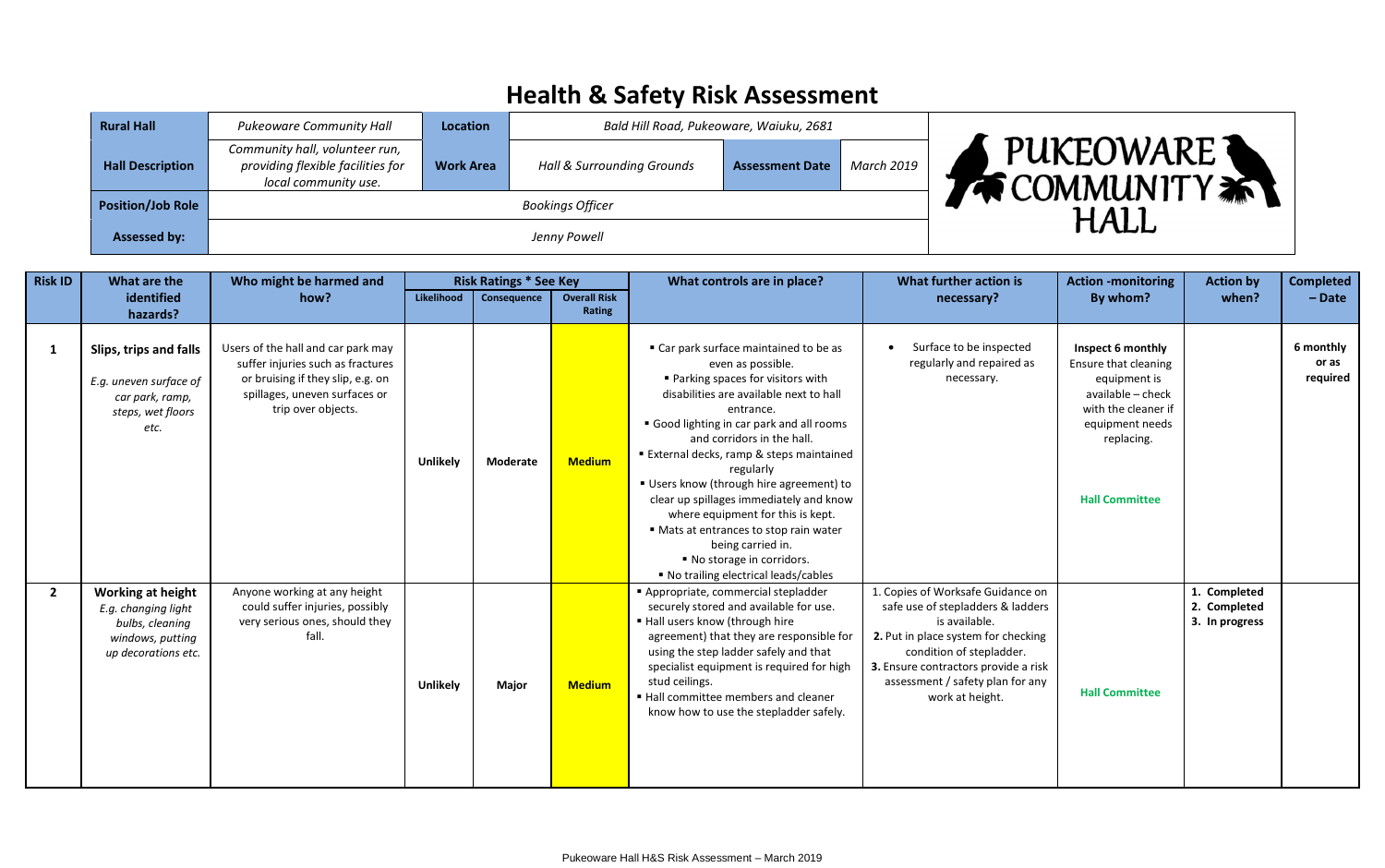| <b>Risk ID</b>          | What are the                                                                                                                                                 | Who might be harmed and                                                                   |                 | <b>Risk Ratings * See Key</b> |                               | What controls are in place?                                                                                                                                                         | What further action is                                                                                                         | <b>Action -monitoring</b> | <b>Action by</b> | <b>Completed</b> |
|-------------------------|--------------------------------------------------------------------------------------------------------------------------------------------------------------|-------------------------------------------------------------------------------------------|-----------------|-------------------------------|-------------------------------|-------------------------------------------------------------------------------------------------------------------------------------------------------------------------------------|--------------------------------------------------------------------------------------------------------------------------------|---------------------------|------------------|------------------|
|                         | identified<br>hazards?                                                                                                                                       | how?                                                                                      | Likelihood      | Consequence                   | <b>Overall Risk</b><br>Rating |                                                                                                                                                                                     | necessary?                                                                                                                     | By whom?                  | when?            | $-$ Date         |
|                         |                                                                                                                                                              |                                                                                           |                 |                               |                               |                                                                                                                                                                                     |                                                                                                                                |                           |                  |                  |
| $\overline{\mathbf{3}}$ | <b>Falling Objects</b><br>E.g. Tools and<br>equipment being used<br>by contractors or hall<br>users when decorating<br>or undertaking<br>maintenance<br>etc. | Contractors, users of<br>the Hall installing<br>decorations or undertaking<br>maintenance | <b>Unlikely</b> | Major                         | <b>Medium</b>                 | ■ Hall users know (through hire<br>agreement) that they are responsible for<br>using the step ladder safely and that<br>specialist equipment is required for high<br>stud ceilings. | 1. Policy must be in place to remind<br>people that any work at height<br>must only be undertaken by<br>competent individuals. | <b>Hall Committee</b>     |                  |                  |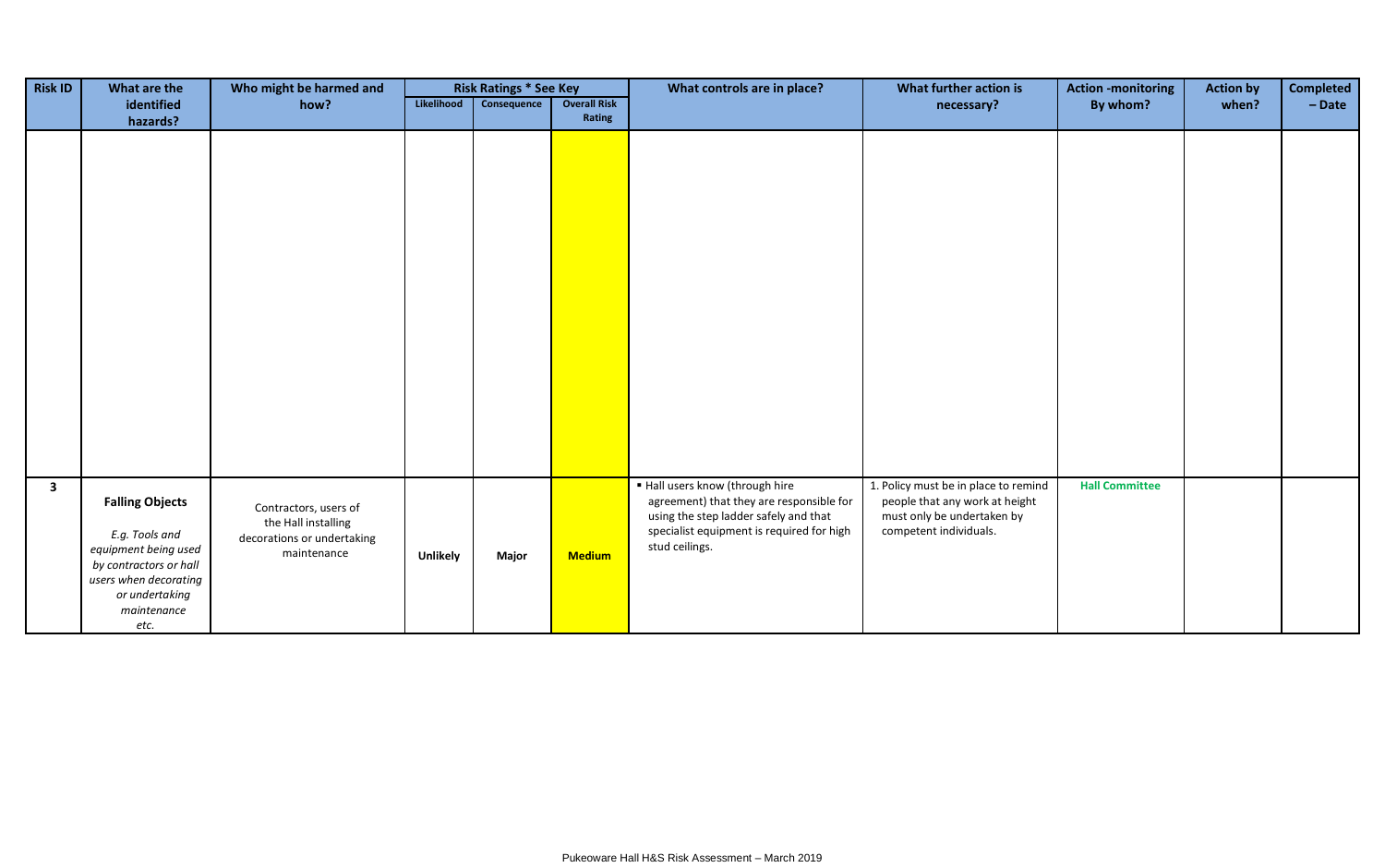| <b>Risk ID</b> | What are the                                                              | Who might be harmed and                                                                                                                        |                 | <b>Risk Ratings * See Key</b> |                     | What controls are in place?                                                                                                                                                                                                                                                                                                                                                                                          | What further action is                                                                                                                                                                                                                                                                                                                                                                     | <b>Action -monitoring</b>                      | <b>Action by</b>                                               | <b>Completed</b> |
|----------------|---------------------------------------------------------------------------|------------------------------------------------------------------------------------------------------------------------------------------------|-----------------|-------------------------------|---------------------|----------------------------------------------------------------------------------------------------------------------------------------------------------------------------------------------------------------------------------------------------------------------------------------------------------------------------------------------------------------------------------------------------------------------|--------------------------------------------------------------------------------------------------------------------------------------------------------------------------------------------------------------------------------------------------------------------------------------------------------------------------------------------------------------------------------------------|------------------------------------------------|----------------------------------------------------------------|------------------|
|                | identified                                                                | how?                                                                                                                                           | Likelihood      | Consequence                   | <b>Overall Risk</b> |                                                                                                                                                                                                                                                                                                                                                                                                                      | necessary?                                                                                                                                                                                                                                                                                                                                                                                 | By whom?                                       | when?                                                          | $-$ Date         |
|                | hazards?                                                                  |                                                                                                                                                |                 |                               | Rating              |                                                                                                                                                                                                                                                                                                                                                                                                                      |                                                                                                                                                                                                                                                                                                                                                                                            |                                                |                                                                |                  |
| 4              | Electricity                                                               | Users risk electric shocks or burns<br>from faulty equipment or<br>installation.                                                               | <b>Unlikelv</b> | Major                         | <b>Medium</b>       | " Fixed wiring correctly installed by<br>qualified electrician and inspected<br>regularly.<br>All repairs are undertaken by qualified<br>electrician.<br>Portable equipment checked for visual<br>signs of damage before use.<br>Hall users know that they are responsible<br>for any equipment used on site.<br>Get sign for the emergency off switch                                                               | 1. Get portable electrical<br>equipment tested annually.<br>2. Make sure hall users know where<br>fuse box is and how to switch off<br>in emergency. (Sign)<br>3. Remind users that portable<br>equipment considered unsafe<br>should be marked and<br>notified.(Hire Contract)<br>4. Electrical circuit diagrams are<br>included in the Hall Safety file for<br>reference by contractors. | <b>Committee Secretary</b><br>to Maintain File | 1. Completed<br>2. Completed<br>3. Completed<br>4. In progress |                  |
| 5              | <b>LPG Gas</b>                                                            | Users could suffer harm if there<br>was a gas leak                                                                                             | Rare            | <b>Minor</b>                  | Low                 | ■ Equipment & pipework checked regularly<br>Isolation tap in kitchen clearly identified<br>All users must be aware that:<br>If they suspect a gas leak, they turn<br>$\circ$<br>off the supply at the isolation tap,<br>consider calling 111 Fire Service<br>If in doubt evacuate the building<br>$\circ$<br>Don't turn the supply back on until<br>$\circ$<br>the leak has been dealt with by a<br>competent person | 1.6 monthly visual inspection of<br>pipework etc.<br>2. Sign in kitchen identifying<br>isolation switch (Sign)                                                                                                                                                                                                                                                                             | <b>Hall Committee</b>                          | 1. Completed                                                   |                  |
| 6              | <b>Stored Equipment</b>                                                   | Users could be injured when<br>setting up or moving<br>equipment.<br>e.g. Chairs; tables, trolleys &<br>staging etc.                           | Unlikely        | <b>Minor</b>                  | Low                 | Advice given to hall users                                                                                                                                                                                                                                                                                                                                                                                           | 1. Sign in chair storage room.<br>2. Make sure all users know about<br>safe stacking.<br>3. Post event visual check                                                                                                                                                                                                                                                                        | <b>Hall Committee</b>                          | 1. Completed<br>2. Completed<br>3. Completed                   |                  |
| $\overline{7}$ | <b>Hazardous</b><br>substances<br>E.g.<br>cleaning products<br>and paints | Cleaner / Hall users,<br>may suffer skin<br>irritation, respiratory<br>problems or poisoning<br>due to contact,<br>inhalation or<br>ingestion. | Rare            | <b>Minor</b>                  | Low                 | • Children are required to be supervised at<br>all times.<br>" Cleaning products and coatings etc. are<br>safely stored not made available for<br>general use.<br>• Safer cleaning products are sourced as<br>far as possible.                                                                                                                                                                                       | None                                                                                                                                                                                                                                                                                                                                                                                       |                                                |                                                                |                  |
| 8              | <b>Manual Handling</b>                                                    | Users may suffer back or other<br>injury if they try to lift objects<br>that are too heavy or awkward.                                         | Possible        | <b>Minor</b>                  | <b>Medium</b>       | • Where appropriate trolleys are provided<br>to move heavy equipment.                                                                                                                                                                                                                                                                                                                                                | ■ Put as system in place for<br>checking moving equipment.                                                                                                                                                                                                                                                                                                                                 |                                                | <b>June 2019</b>                                               |                  |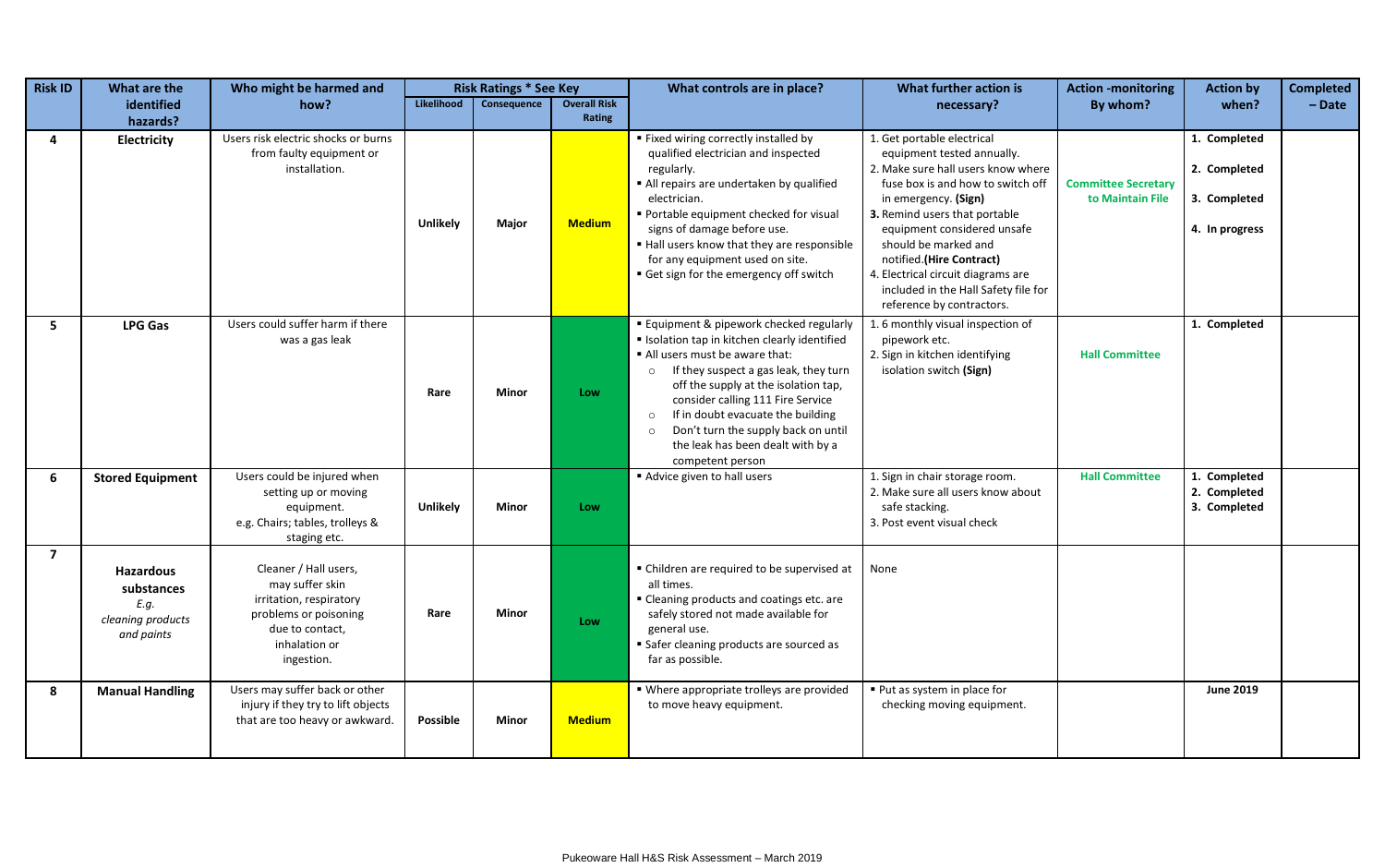| Risk ID | What are the                                  | Who might be harmed and                                                                                                          |                 | <b>Risk Ratings * See Key</b> |                                               | What controls are in place?                                                                                                                                                                                                                                                                                                                                                                                                                                                      | What further action is                                                                                                                            | <b>Action -monitoring</b> | <b>Action by</b> | <b>Completed</b> |
|---------|-----------------------------------------------|----------------------------------------------------------------------------------------------------------------------------------|-----------------|-------------------------------|-----------------------------------------------|----------------------------------------------------------------------------------------------------------------------------------------------------------------------------------------------------------------------------------------------------------------------------------------------------------------------------------------------------------------------------------------------------------------------------------------------------------------------------------|---------------------------------------------------------------------------------------------------------------------------------------------------|---------------------------|------------------|------------------|
|         | identified<br>hazards?                        | how?                                                                                                                             | Likelihood      | Consequence                   | <b>Overall Risk</b><br>Rating                 |                                                                                                                                                                                                                                                                                                                                                                                                                                                                                  | necessary?                                                                                                                                        | By whom?                  | when?            | $-$ Date         |
| 9       | <b>Fire</b>                                   | If trapped users could suffer fatal<br>injuries from smoke inhalation<br>and/or burns.                                           | Rare            | <b>Harmful</b>                | <b>Medium</b>                                 | ■ Fire extinguishers/emergency<br>signage/evacuation plan all in place<br>■ Fire risk assessment completed as<br>required for building WOF??                                                                                                                                                                                                                                                                                                                                     | <b>Ensure assessment carried out</b><br>annually                                                                                                  |                           | <b>June 2019</b> |                  |
| 10      | Vehicles using car<br>parks                   | Pedestrians in the car<br>park could suffer serious<br>injury if struck by cars<br>entering/leaving car<br>park or moving in it. | <b>Unlikely</b> | Harmful                       | ■ Car Park well lit at night<br><b>Medium</b> |                                                                                                                                                                                                                                                                                                                                                                                                                                                                                  | · During large events, consider<br>whether parking marshals<br>wearing high visibility vests<br>should be used/advise hirers to<br>consider this. |                           |                  |                  |
| 11      | <b>Kitchen Hazards</b>                        | Risk of injury to hall users in<br>kitchen area.<br>e.g Heat, sharp knives etc.                                                  | Rare            | Moderate                      | Low                                           | Users required to check after each event<br>to make sure appliances shut off etc.                                                                                                                                                                                                                                                                                                                                                                                                | None                                                                                                                                              |                           |                  |                  |
| 12      | Locking the<br>building with<br>people inside | Users, public etc. at risk of<br>being trapped in building                                                                       | <b>Unlikely</b> | Insignificant                 | Low                                           | Users reminded to do a visual sweep of<br>the building before locking up<br>Emergency exits signposted and these all<br>open freely from inside.<br>Key register maintained to show who has<br>access to keys.                                                                                                                                                                                                                                                                   | None                                                                                                                                              |                           |                  |                  |
| 13      | <b>Noise</b>                                  | Loud noise can damage hearing                                                                                                    | Rare            | Insignificant                 | Low                                           | All users should be considerate of<br>$\blacksquare$<br>neighbours in regard to noise and its<br>impact.<br>Internal noise levels do not exceed<br>$\mathbf{u}$ .<br>95dBA.<br>Activities involving loud amplified<br>$\mathbf{H}$ .<br>music must cease at midnight.<br>External doors and windows closed<br>$\blacksquare$<br>after 7.00pm for activities involving<br>loud amplified music<br>Vehicle movements/parking does not<br>$\blacksquare$<br>create a noise nuisance | None                                                                                                                                              |                           |                  |                  |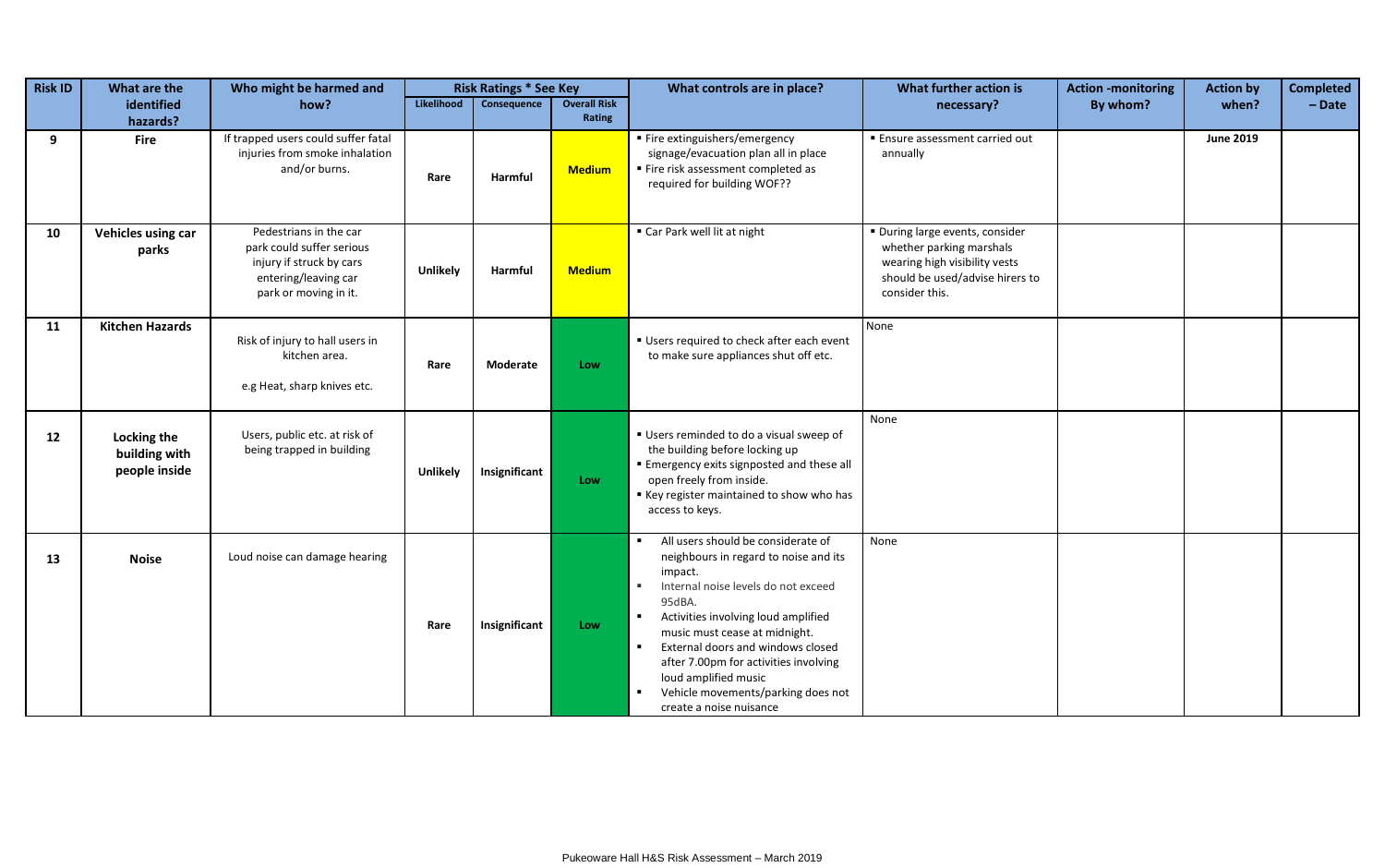| <b>Risk ID</b> | What are the        | Who might be harmed and                                                                                                                                                                                                                                                                                       |            | <b>Risk Ratings * See Key</b> |                     | What controls are in place?                                                                                                                                                                                                                                                                    | What further action is | <b>Action -monitoring</b> | <b>Action by</b> | <b>Completed</b> |
|----------------|---------------------|---------------------------------------------------------------------------------------------------------------------------------------------------------------------------------------------------------------------------------------------------------------------------------------------------------------|------------|-------------------------------|---------------------|------------------------------------------------------------------------------------------------------------------------------------------------------------------------------------------------------------------------------------------------------------------------------------------------|------------------------|---------------------------|------------------|------------------|
|                | identified          | how?                                                                                                                                                                                                                                                                                                          | Likelihood | Consequence                   | <b>Overall Risk</b> |                                                                                                                                                                                                                                                                                                | necessary?             | By whom?                  | when?            | $-$ Date         |
|                | hazards?            |                                                                                                                                                                                                                                                                                                               |            |                               | Rating              |                                                                                                                                                                                                                                                                                                |                        |                           |                  |                  |
| 14             | <b>Lone Working</b> | Anyone using or working in the hall<br>on their own are exposed to a<br>variety of risks to their health,<br>safety & security $-$ in particular:<br>People with responsibility for<br>opening up and closing buildings<br>Maintenance workers<br>Cleaning staff who work alone<br>Lone users of the building | Possible   | <b>Minor</b>                  | <b>Medium</b>       | All users aware of possible risks<br>Let someone know where you are<br>Lock external doors when alone<br>Able to summon help/raise alarm<br>(Carry mobile phone0)<br>Familiarise with emergency procedure<br>Able to carry out their job safely<br>No working at height or on ladders<br>alone | None                   |                           |                  |                  |